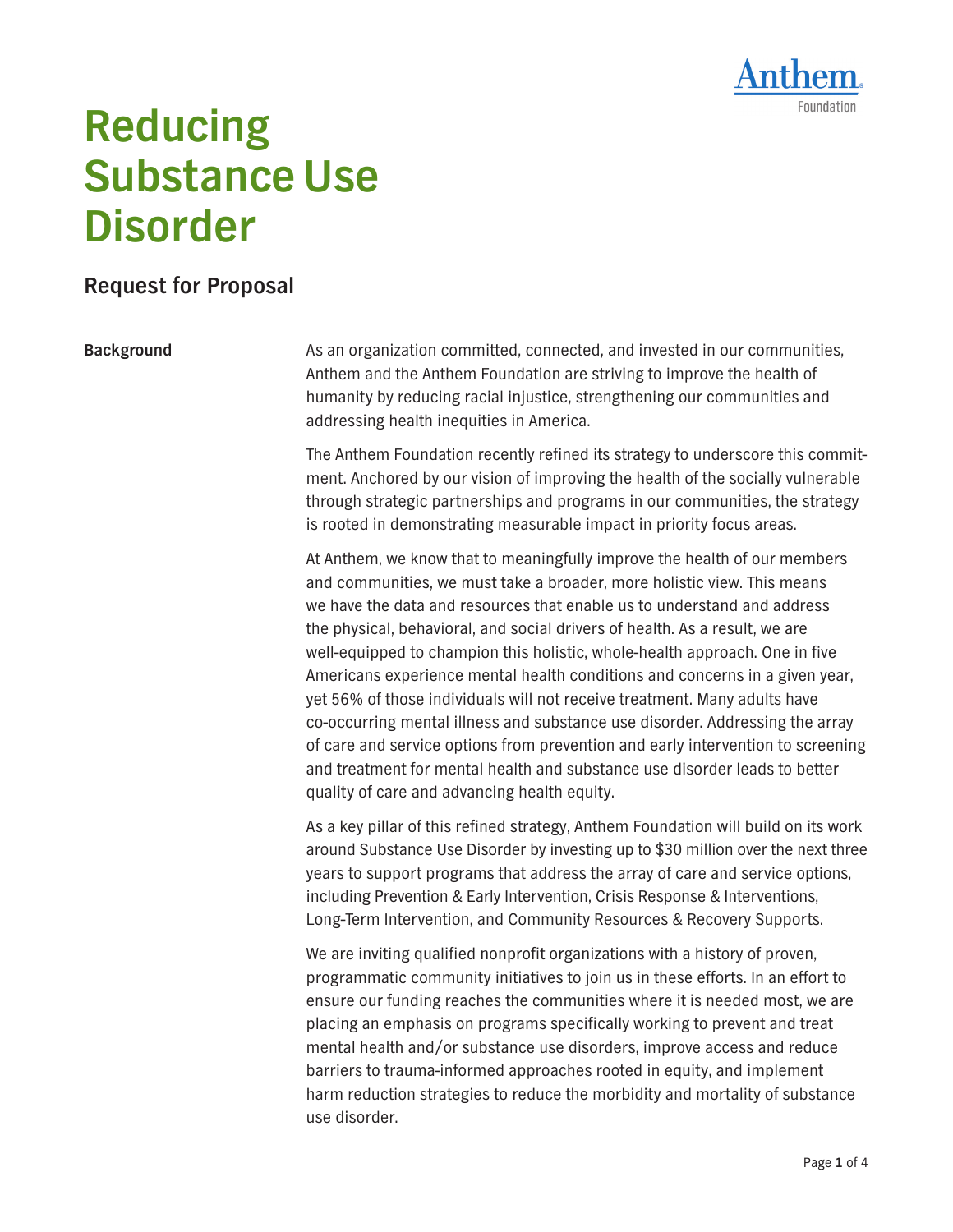| <b>Type of Programs</b>       | Anthem Foundation will be considering:                                                                                                                                                                                                                                                                                                                              |  |
|-------------------------------|---------------------------------------------------------------------------------------------------------------------------------------------------------------------------------------------------------------------------------------------------------------------------------------------------------------------------------------------------------------------|--|
|                               | . National programs promoting scalable and sustainable systemic change.                                                                                                                                                                                                                                                                                             |  |
|                               | . Local programs in California, Georgia, Indiana, New York, Ohio, and Virginia<br>that support socially vulnerable populations with relevant interventions.                                                                                                                                                                                                         |  |
| <b>Grant Program Goals</b>    | . Prevention & Early Interventions: Promote positive youth and family develop-<br>ment of protective factors and reduce risk factors that lead to depression and<br>substance use through evidence-based programs. Examples of such programs<br>include, but are not limited to, social-emotional learning (SEL) assessments<br>and Strengthening Families Program. |  |
|                               | . Treatment: Crisis Response, Post Crisis Intervention & Long-Term Intervention<br>to reduce the impact of mental health and substance use disorder.                                                                                                                                                                                                                |  |
|                               | • Community Support & Recovery: Create more access and reduce barriers to<br>trauma-informed approaches rooted in equity and implement harm reduction<br>strategies to promote lifelong recovery.                                                                                                                                                                   |  |
| <b>Grant Range &amp; Term</b> | • Grant Range: Open                                                                                                                                                                                                                                                                                                                                                 |  |
|                               | • Grant Term: 1-3 years based on need                                                                                                                                                                                                                                                                                                                               |  |
| <b>Requested Information</b>  | Successful grant applications should include methodology, including<br>critical milestones, for tracking to specific metrics such as:                                                                                                                                                                                                                               |  |
|                               | <b>Prevention</b>                                                                                                                                                                                                                                                                                                                                                   |  |
|                               | . Percentage of students showing healthy development of attitude, knowledge,<br>and skills                                                                                                                                                                                                                                                                          |  |
|                               | . Percentage reduction of multiple risk factors for later alcohol and drug abuse,<br>mental health concern, and delinquency                                                                                                                                                                                                                                         |  |
|                               | • Percentage improvement of developmentally appropriate and culturally<br>responsive competencies                                                                                                                                                                                                                                                                   |  |
|                               | • Reduction of ER utilization for preventable SUD-related incidents                                                                                                                                                                                                                                                                                                 |  |
|                               | <b>Treatment</b><br>• Percentage of individuals adhering to Medically Assisted Treatments<br>compared to baseline<br>• Percentage of individuals receiving alcohol and/or other substance<br>dependence treatments compared to baseline                                                                                                                             |  |
|                               | <b>Community Support &amp; Recovery</b><br>• Percentage of individuals receiving follow-up support after diagnosis<br>of mental illness or substance use and/or after Emergency Department<br>visit or hospitalization<br>• Percentage of individuals employed 6-months post treatment compared<br>to baseline                                                      |  |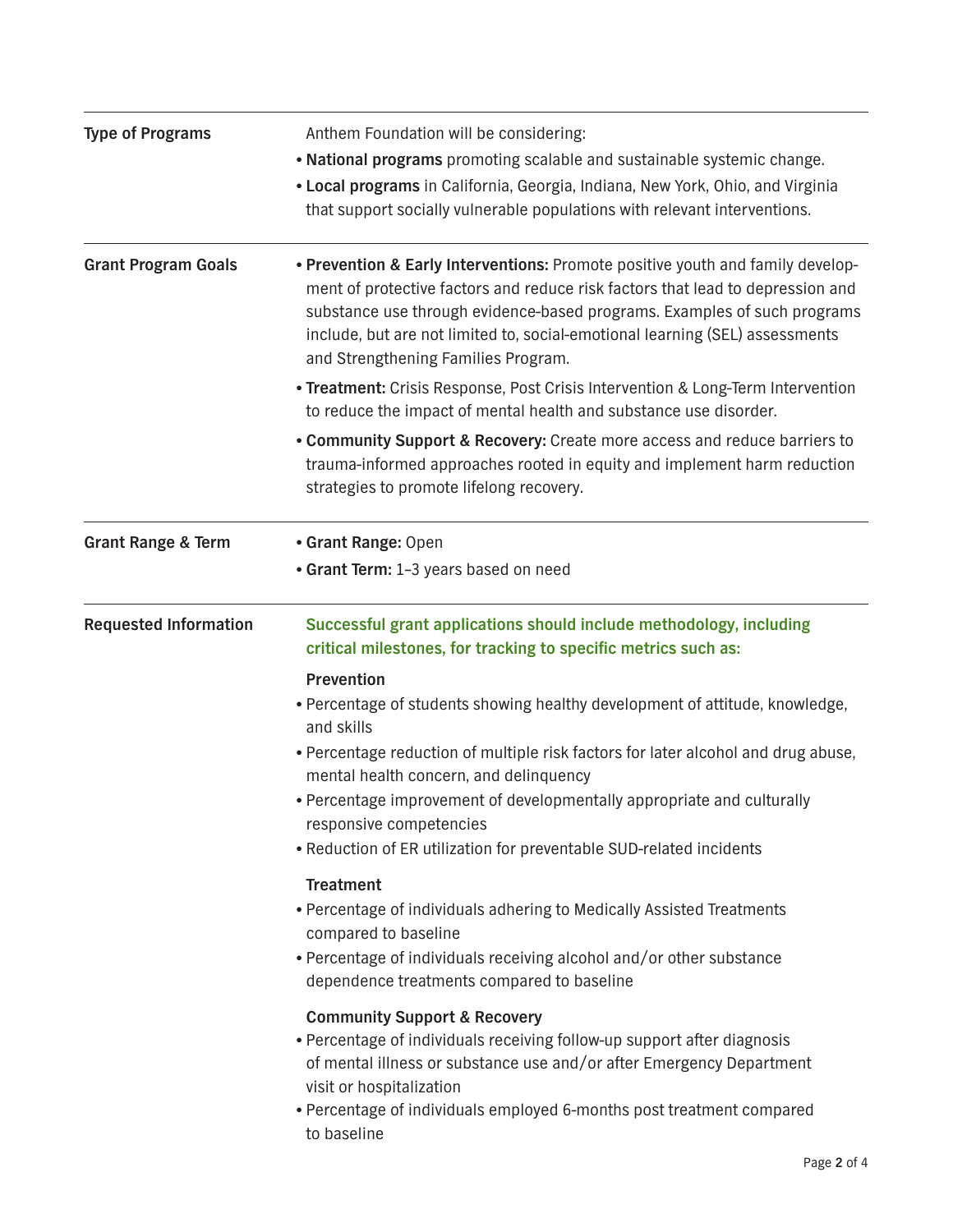- Reduction of fatal or nonfatal overdose rate compared to baseline
- Reduction of alcohol related deaths compared to baseline
- Percentage improvement in Addiction Treatment Gap addressed via increased patient access to care or increase in skills or training of healthcare professionals through interventions such as Motivation Enhancement
- Percentage reduction of infectious disease transmission among people who use drugs

#### **Long-term Support**

- Percentage of individuals on long-term opioids receiving annual monitoring compared to baseline
- Percentage of individuals in treatment and recovery with quality recovery housing

### **Successful proposals will also incorporate process and outcome measures in one or more of the areas below:**

#### **Health Equity**

- Support communities of color
- Support socially vulnerable individuals
- Provide culturally relevant interventions

#### **Whole-person Care**

• Mental health

#### **Understanding of health-related social needs of population being served**

- Transportation
- Housing instability and homelessness
- Employment

#### **Interventions that are relevant to population being served**

- Builds trust through programming that considers unique needs of the individuals served by the program
- Creates innovate solutions for Substance Use Disorder treatment options and harm reduction services

#### **Collaborations that focus on meeting the needs of the local community**

- Community Health Centers/FQHCs
- Community/Faith-based organizations
- Social recovery models leveraging the strengths of community organizations and evolves a recovery ecosystem